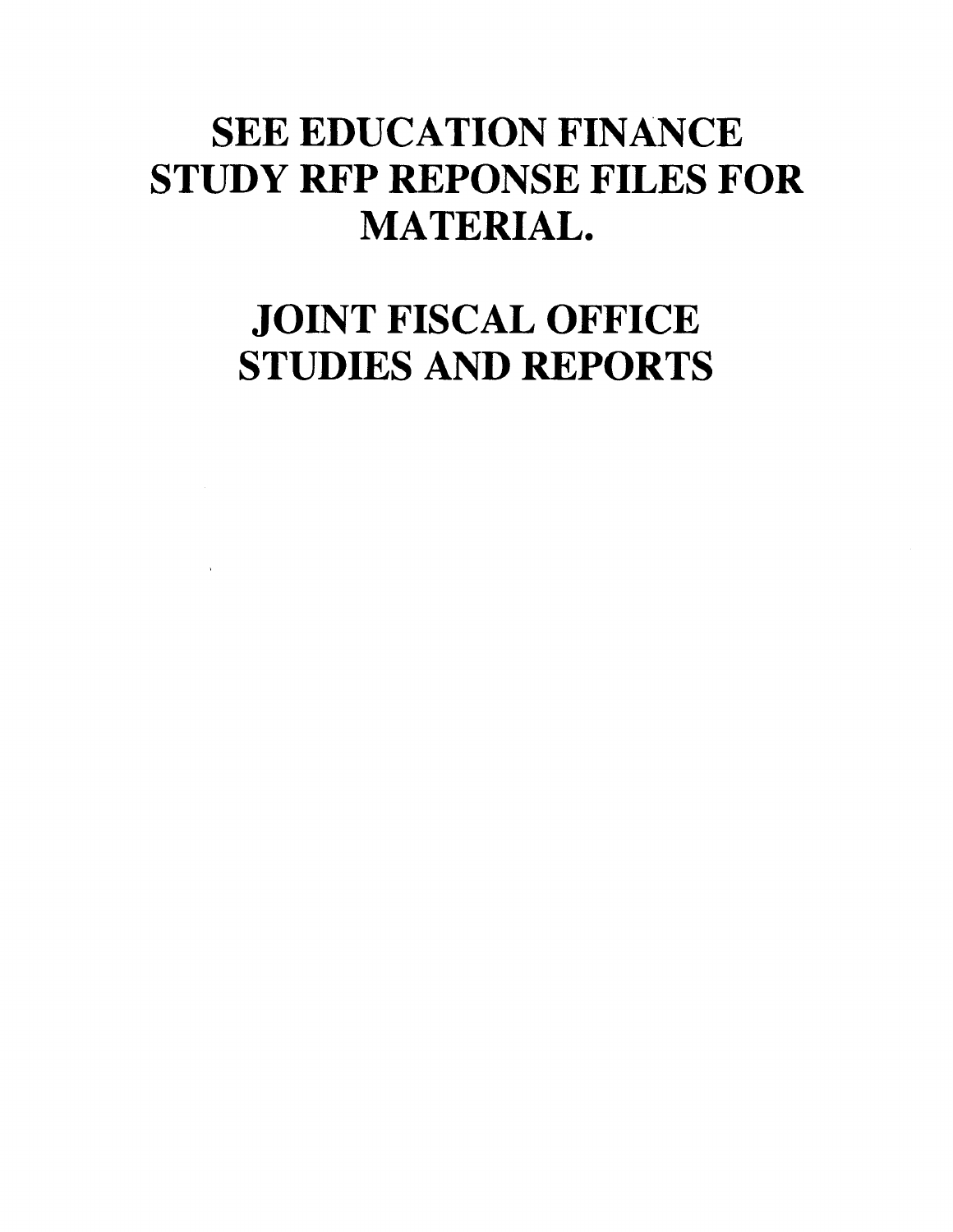#### ONE BALDWIN STREET MONTPELIER, VT 05633-5701

*4***SEN. ANN CUMMINGS, CHAIR** *GU* REP. MARTHA HEATH, VICE-CHAIR CHAIR AND REALLING, CLERK **AEP. JANET ANCEL** LAEP. CAROLYN BRANAGAN

SPECIAL MEMBERS: LAEP. JOHANNAH DONOVAN SEN. KEVIN MULLIN EP. SHAPLEIGH SMITH



PHONE: (802) 828-2295 FAX: (802) 828-2483

SEN. JOHN CAMPBELL *Gig' ,*  REP. MITZI JOHNSONae,-- SEN. JANE KITCHEL $\mathcal{U}$ REP. MITZI JOHNSON<br>SEN. JANE KITCHEL<br>REP. MARK LARSON<br>RICHARD SEARS IR Q SEN. RICHARD SEARS, JR *alle* 

**STATE OF VERMONT**  SPECIAL LEGISLATIVE JOINT FISCAL COMMITTEE ON EDUCATION FINANCE

Agenda

### Room 10, State House

### Wednesday, August 3, 2011

| $3:00$ p.m. | Introductions to Education Finance Study Contractors<br>Lawrence O. Picus, Ph.D.<br>Allan R. Odden, Ph.D.<br>William J. Glenn, J.D., Ph.D.<br>Michael P. Griffith, M.Ed.<br>Michael Wolkoff, Ph.D. |
|-------------|----------------------------------------------------------------------------------------------------------------------------------------------------------------------------------------------------|
| $3:15$ p.m. | Consultant questions for the Committee/Committee Discussion                                                                                                                                        |
| 3:50 p.m    | <b>Outline of Project Plan</b><br>1. Future Meetings<br>2. Public Engagement Process                                                                                                               |
| $4:10$ p.m. | Adjourn                                                                                                                                                                                            |